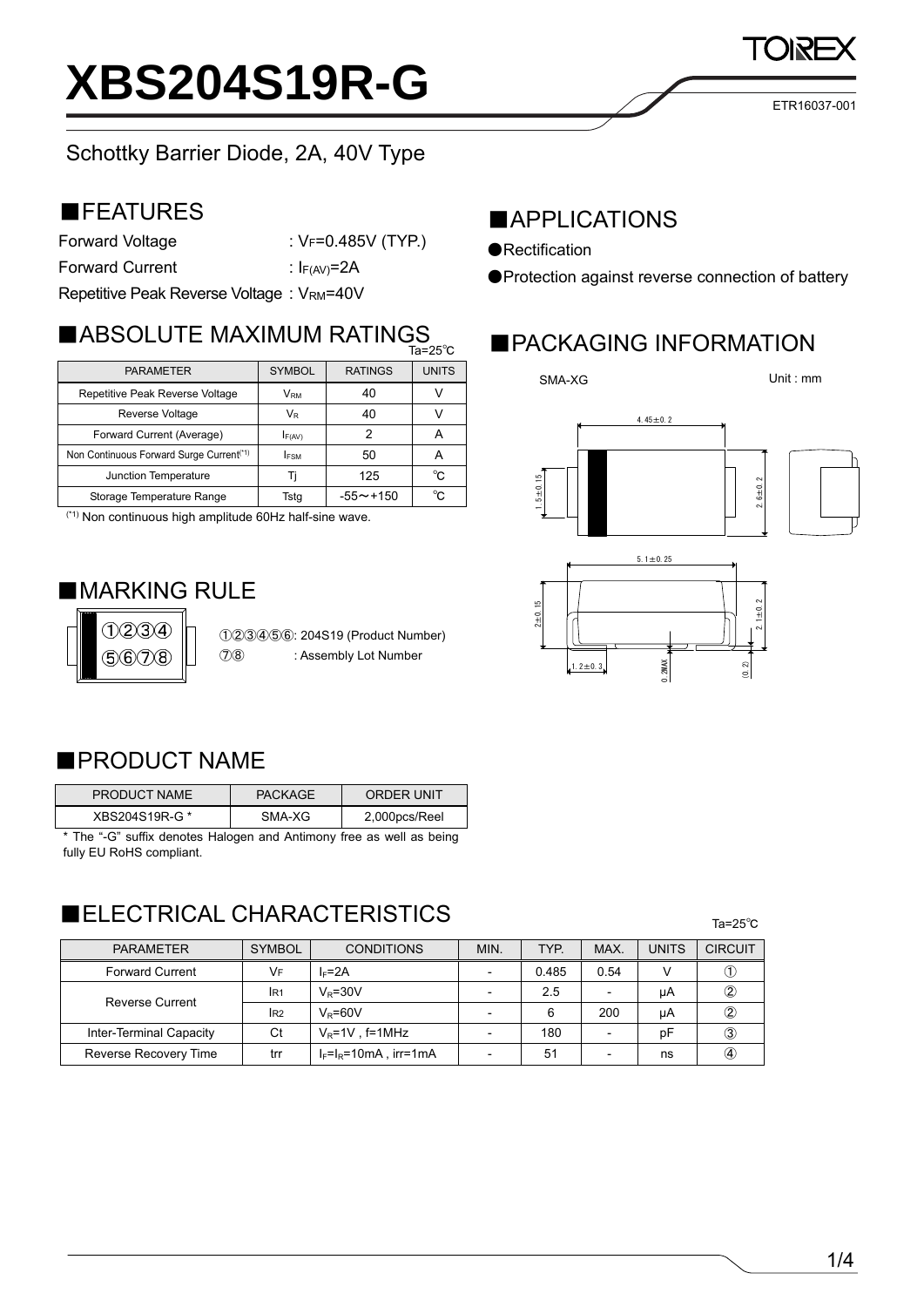# **XBS204S19R-G**

### **TEST CIRCUITS**

 $Circuit()$ 



Circuit<sup>(2)</sup>



#### Circuit<sup>3</sup>



Circuit<sup>(4)</sup>



### NOTES ON USE

- 1) Please use this IC within the absolute maximum ratings.
- $2)$ Even within the ratings, in case of high load use continuously such as high temperature, high voltage, high current and thermal stress may cause reliability degradation of the IC. Adequate "Derating" should be taken into consideration while designing.
- 3) Torex places an importance on improving our products and their reliability. We request that users incorporate fail-safe designs and post-aging protection treatment when using Torex products in their systems.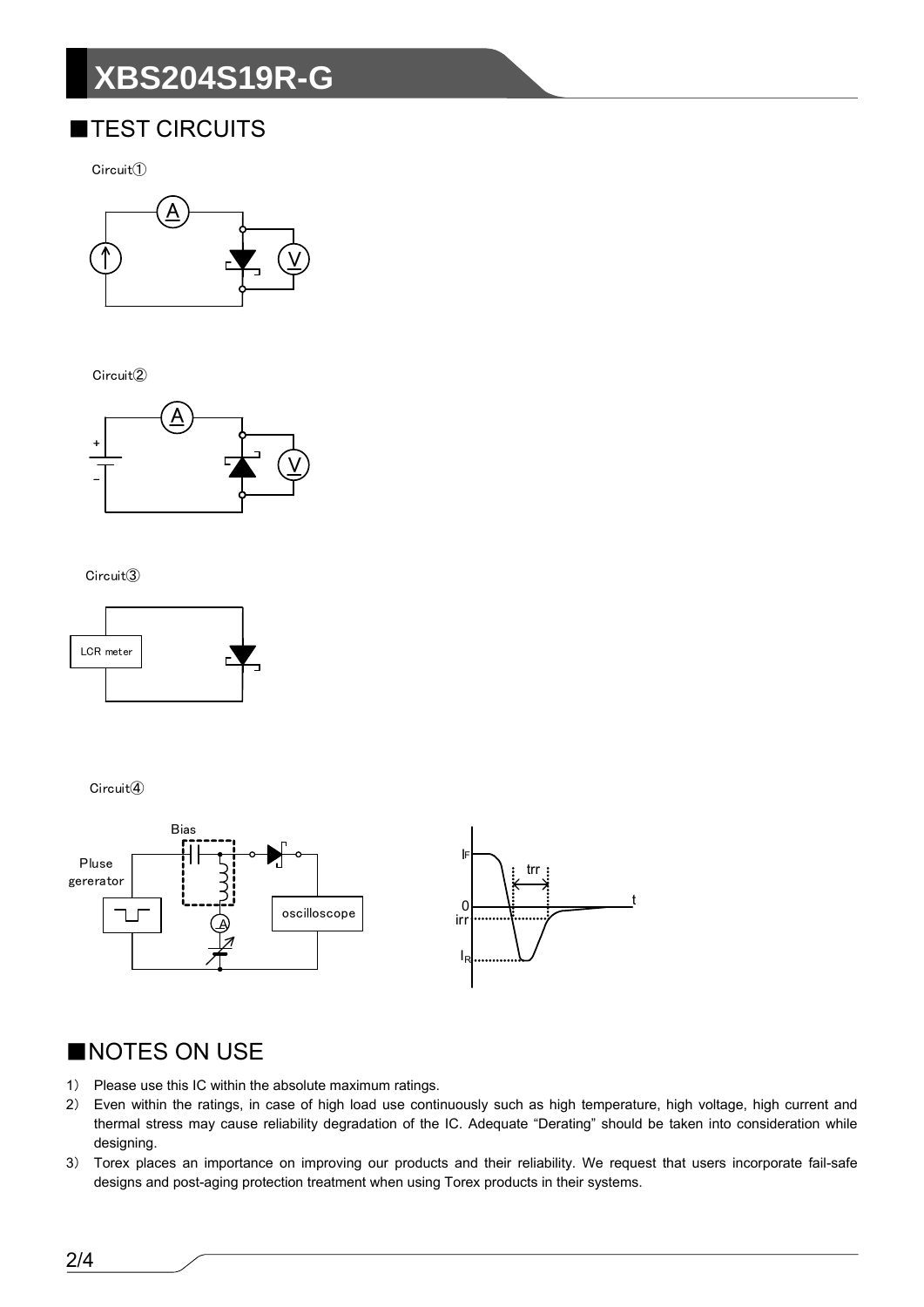### **TYPICAL PERFORMANCE CHARACTERISTICS**

#### (1) Forward Current vs. Forward Voltage (2) Reverse Current vs. Reverse Voltage



(3) Forward Voltage vs. Operating Temperature (4) Reverse Current vs. Operating Temperature









Operating Temperature Ta (℃)

(5) Inter-Terminal Capacity vs. Reverse Voltage (6) Average Forward Current vs. Operating Temperature



**TOIREX** 3/4